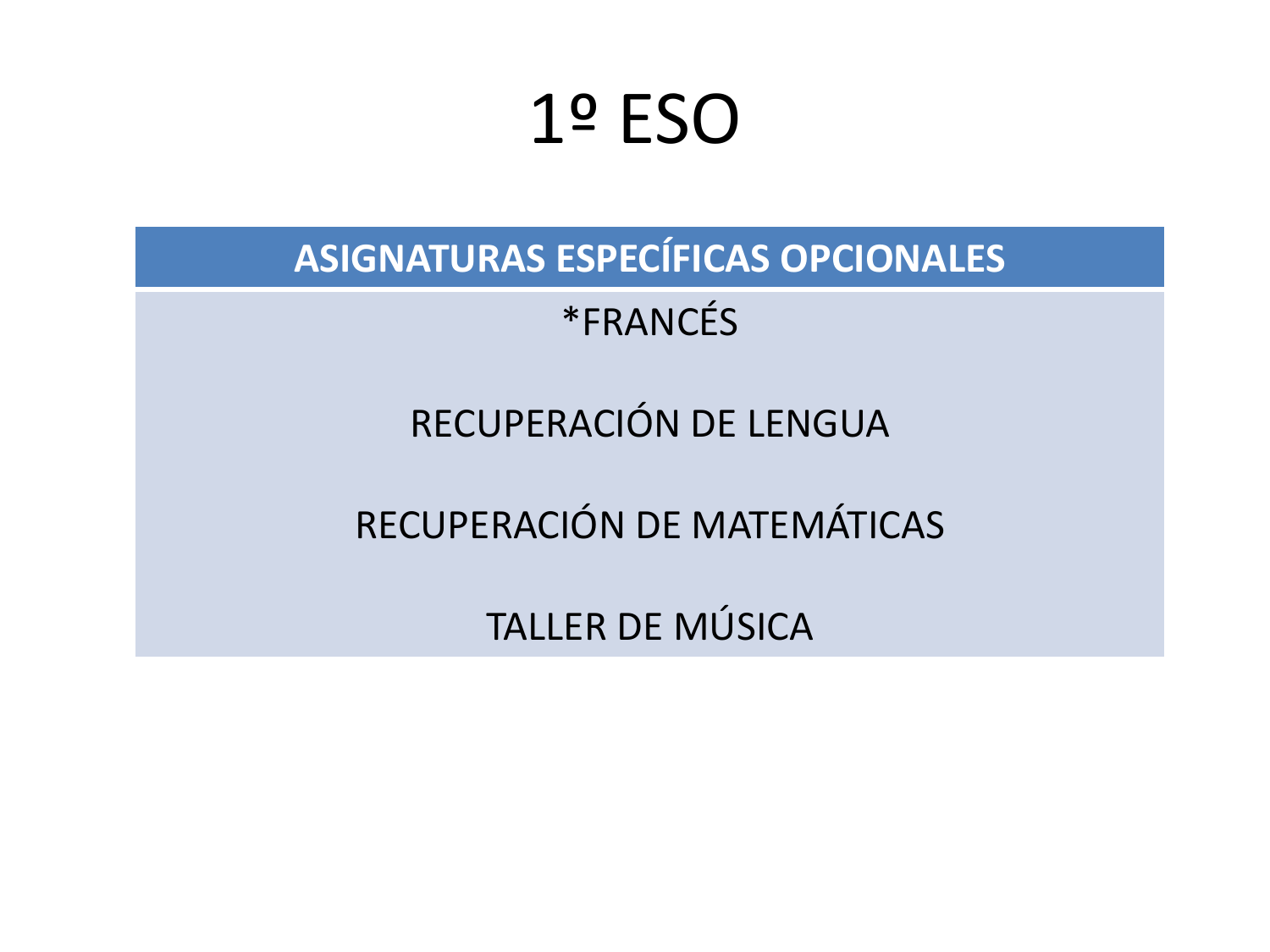# 2º ESO

**ASIGNATURAS ESPECÍFICAS OPCIONALES**

\*FRANCÉS

RECUPERACIÓN DE LENGUA

RECUPERACIÓN DE MATEMÁTICAS

DEPORTE

CANTO CORAL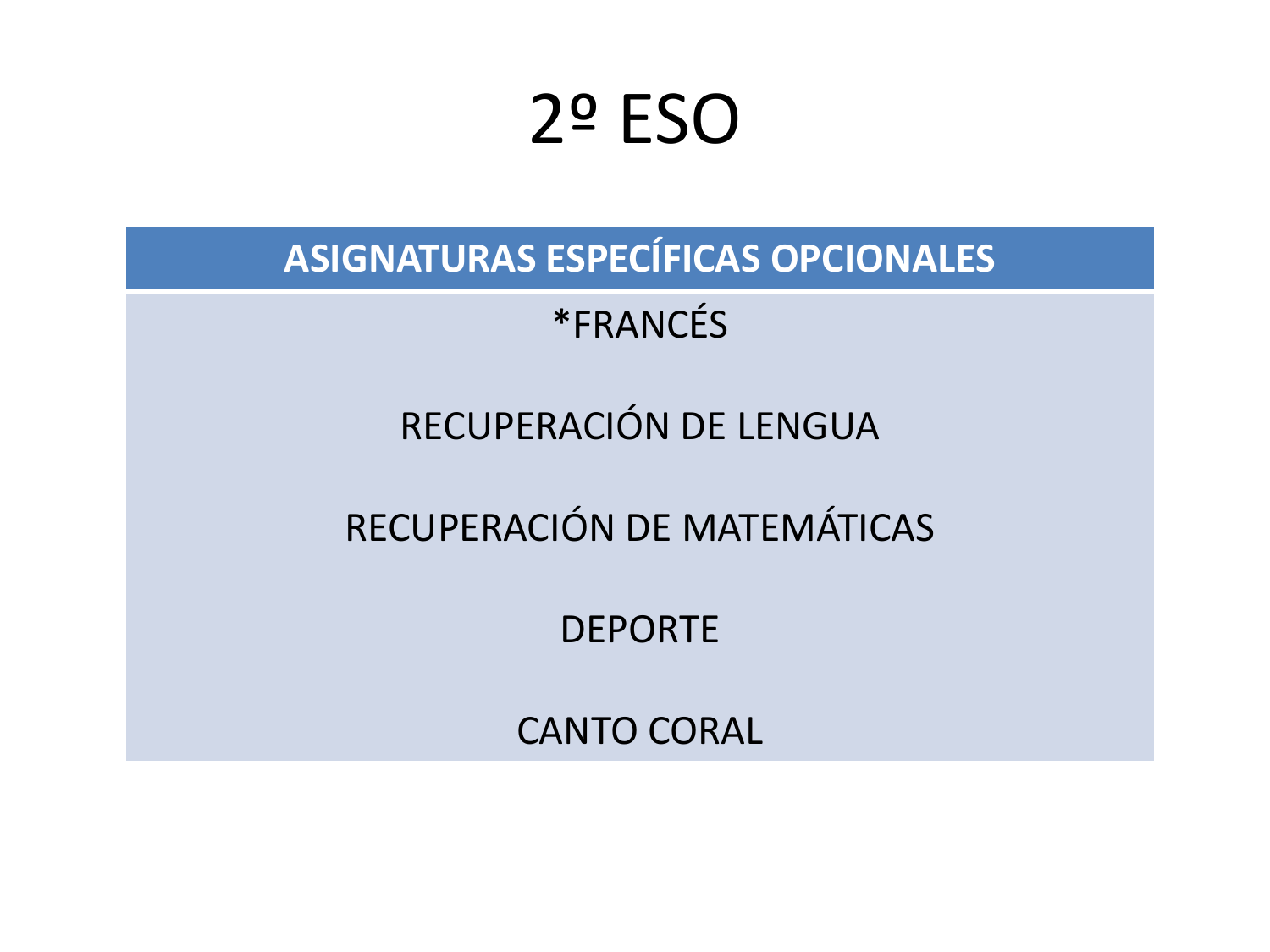# 3º ESO

ASIGNATURAS ESPECÍFICAS OPCIONALES

\*FRANCÉS

\*CULTURA CLÁSICA

RECUPERACIÓN DE MATEMÁTICAS

**COMUNICACIÓN AUDIOVISUAL** 

**DEPORTE** 

**CANTO CORAL**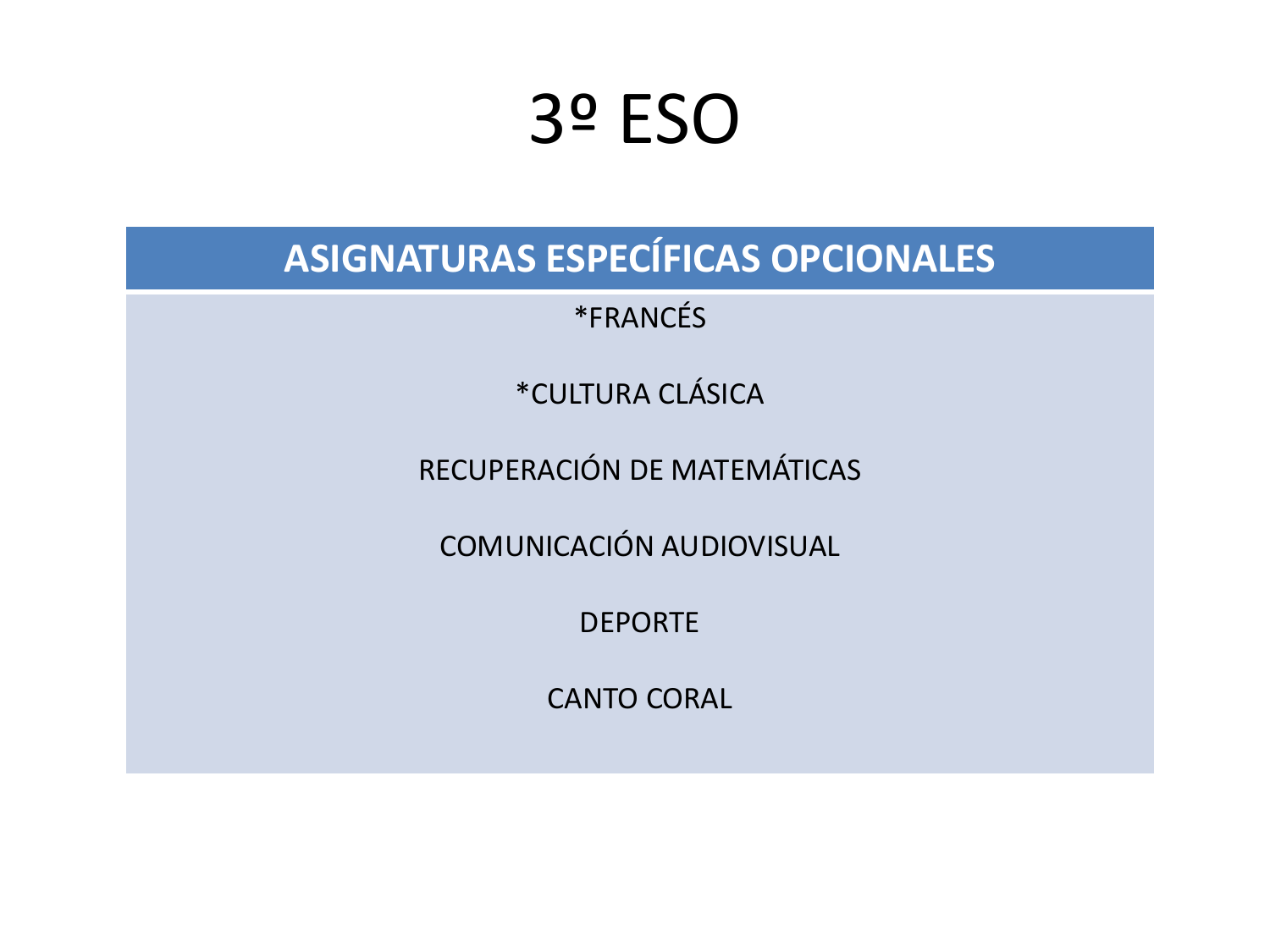### **4º ESO ACADÉMICAS**

| <b>MATERIAS TRONCALES</b> | BIOLOGÍA Y GEOLOGÍA     | ECONOMÍA |
|---------------------------|-------------------------|----------|
| DE OPCIÓN                 |                         |          |
| (Elegir 2)                | <b>FÍSICA Y QUÍMICA</b> | LATIN    |

#### **4º ESO APLICADAS**

| ASIGNATURAS ESPECÍFICAS OPCIONALES       |                                                                                                  |  |  |  |
|------------------------------------------|--------------------------------------------------------------------------------------------------|--|--|--|
| <b>BLOQUE 1</b><br>Se cursará 1 (Inglés) | <b>CULTURA CIENTÍFICA</b><br>ED. PLÁSTICA VISUAL Y AUDIOVISUAL<br><b>FILOSOFÍA</b><br><b>TIC</b> |  |  |  |
| <b>BLOQUE 2</b><br>Se cursará 1          | <b>CULTURA CLÁSICA</b><br><b>MÚSICA</b><br><b>FRANCÉS</b><br>PROYECTOS TECNOLÓGICOS              |  |  |  |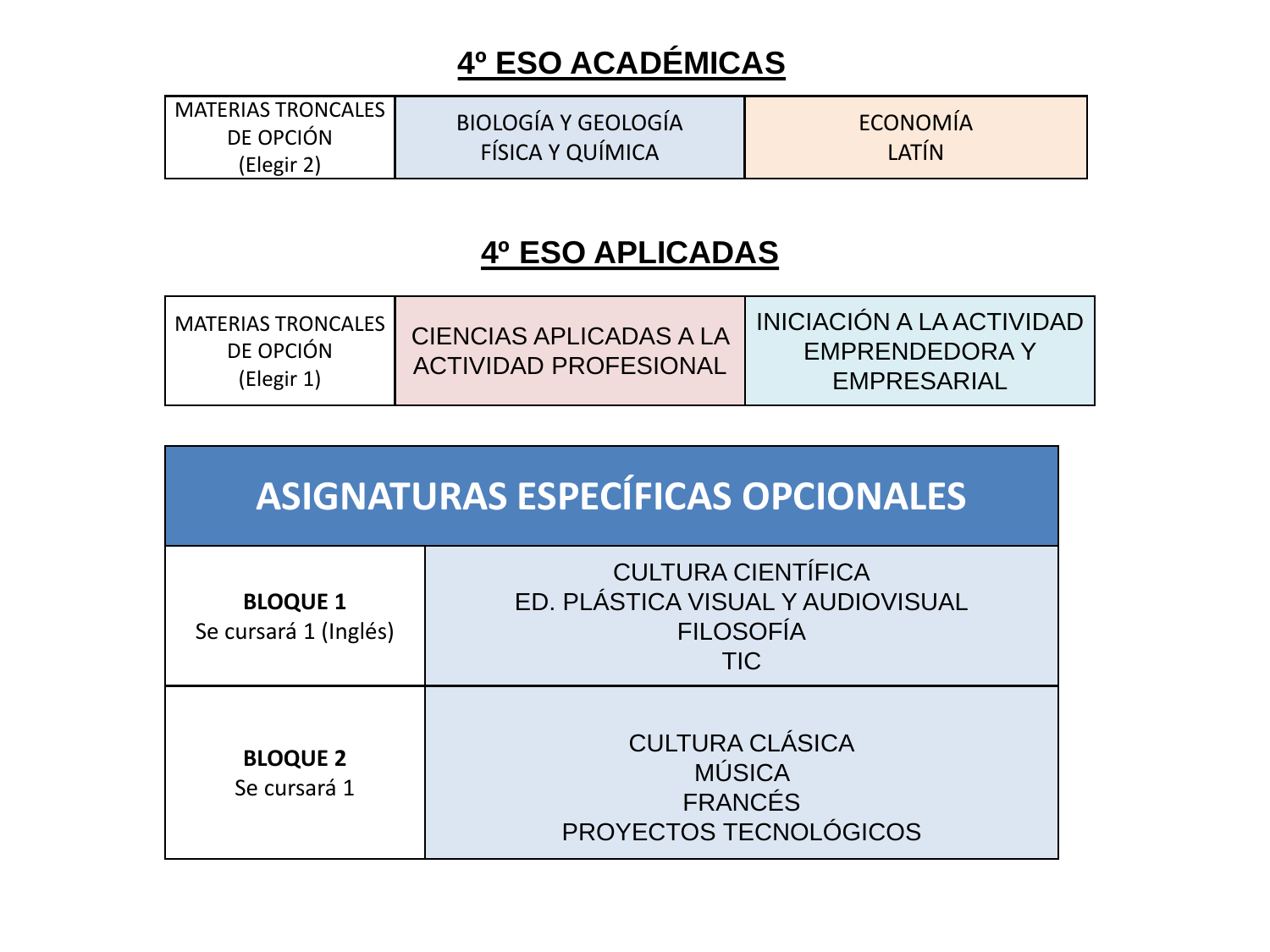### **1º BACHILLERATO**

|                                                          | <b>HUMANIDADES</b>                                                                                                                                                                                               |                 | <b>CIENCIAS SOCIALES</b>  |                 | <b>CIENCIAS</b>  |              |
|----------------------------------------------------------|------------------------------------------------------------------------------------------------------------------------------------------------------------------------------------------------------------------|-----------------|---------------------------|-----------------|------------------|--------------|
| <b>TRONCALES</b>                                         | <b>FILOSOFÍA</b>                                                                                                                                                                                                 |                 | <b>FILOSOFÍA</b>          |                 | <b>FILOSOFÍA</b> |              |
|                                                          | <b>LENGUA</b>                                                                                                                                                                                                    |                 | <b>LENGUA</b>             |                 | <b>LENGUA</b>    |              |
|                                                          | <b>INGLÉS</b>                                                                                                                                                                                                    |                 | <b>INGLÉS</b>             |                 | <b>INGLÉS</b>    |              |
|                                                          | LATÍN I                                                                                                                                                                                                          |                 | <b>MACS1</b>              |                 | <b>MAT1</b>      |              |
| <b>TRONCALES DE</b>                                      | Hª MUNDO CON.                                                                                                                                                                                                    | LITERAT. UNIV.  | H <sup>a</sup> MUNDO CON. | LITERAT. UNIV.  | FÍS. Y QUÍM.     | FÍS. Y QUÍM. |
| <b>OPCIÓN</b>                                            | <b>ECONOMÍA</b>                                                                                                                                                                                                  | <b>GRIEGO I</b> | <b>ECONOMÍA</b>           | <b>GRIEGO I</b> | BIO. Y GEO.      | DIB. TÉCN. I |
| <b>ESPECÍFICAS</b><br><b>OPCIONALES</b><br>Se cursarán 2 | TIC I*<br>RELIGIÓN*<br>FRANCÉS*<br><b>CULTURA CIENTÍFICA</b><br>ANATOMÍA APLICADA<br>TECNOLOGÍA INDUSTRIAL I (Ciencias)<br><b>DIBUJO ARTÍSTICO I</b><br><b>ANÁLISIS MUSICAL</b><br>LENGUAJE Y PRÁCTICA MUSICAL I |                 |                           |                 |                  |              |